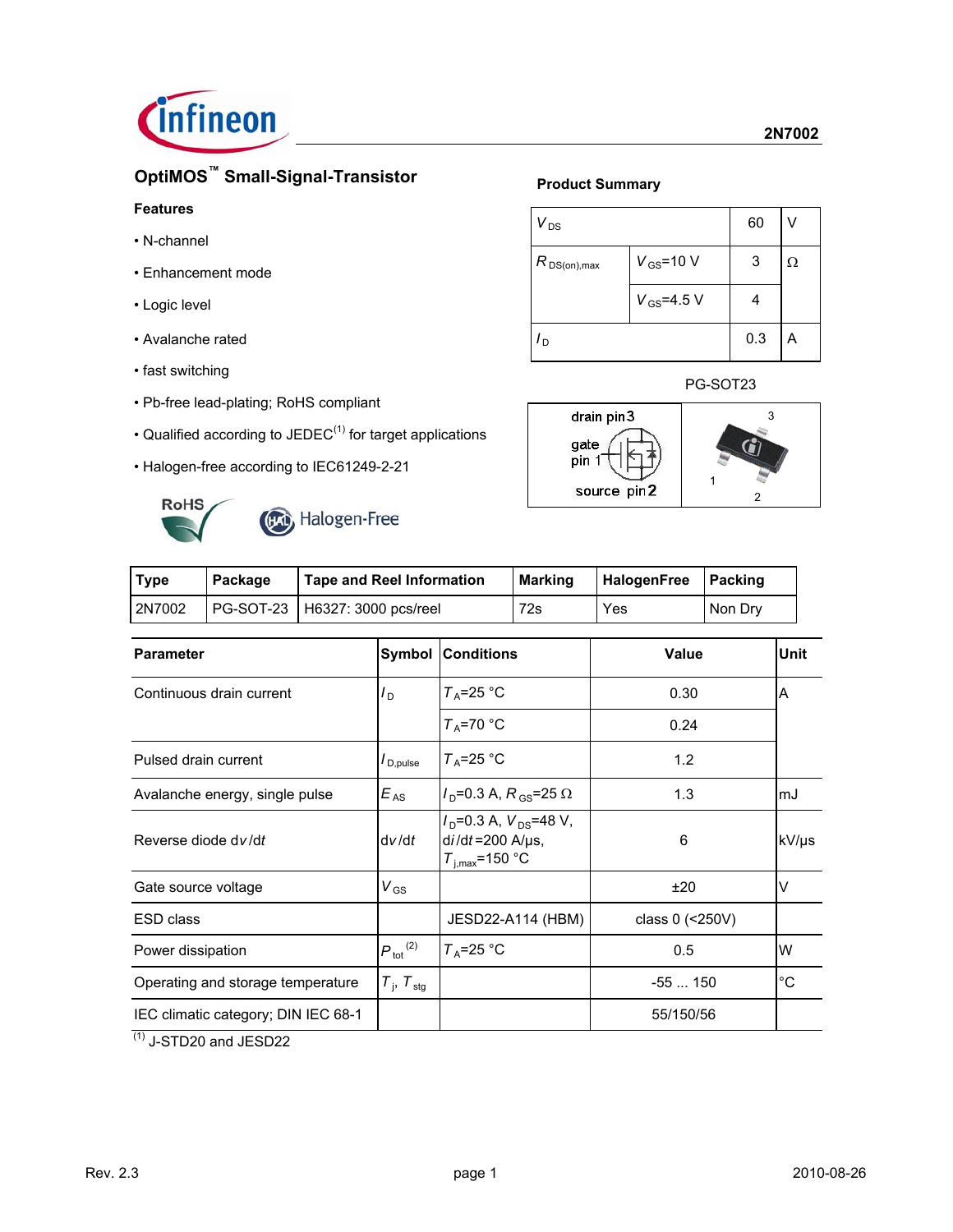

| <b>Parameter</b> | <b>Symbol Conditions</b> | <b>Values</b> |      |      | <b>Unit</b> |
|------------------|--------------------------|---------------|------|------|-------------|
|                  |                          | min.          | typ. | max. |             |
|                  |                          |               |      |      |             |

### **Thermal characteristics**

| Thermal resistance,<br>junction - minimal footprint <sup>(2)</sup> | $\nabla$ thJA |  | $\overline{\phantom{0}}$ |  | 250 | K/W |
|--------------------------------------------------------------------|---------------|--|--------------------------|--|-----|-----|
|--------------------------------------------------------------------|---------------|--|--------------------------|--|-----|-----|

### **Electrical characteristics,** at  $T<sub>j</sub>$ =25 °C, unless otherwise specified

### **Static characteristics**

| Drain-source breakdown voltage   |                      | $V_{\text{(BR)DSS}}$ $V_{\text{GS}}$ = 0 V, $I_{\text{D}}$ = 250 µA | 60  |      |                | V  |
|----------------------------------|----------------------|---------------------------------------------------------------------|-----|------|----------------|----|
| Gate threshold voltage           | $V_{\text{GS(th)}}$  | $V_{DS} = V_{GS}$ , $I_D = 250 \mu A$                               | 1.5 | 2.1  | 2.5            |    |
| Drain-source leakage current     | $I_{\text{D (off)}}$ | $V_{DS} = 60 V,$<br>$V_{GS}$ =0 V, $T_i$ =25 °C                     |     |      | 0.1            | μA |
|                                  |                      | $V_{DS} = 60 V,$<br>$V_{\text{GS}}$ =0 V, T <sub>i</sub> =150 °C    |     |      | 5              |    |
| Gate-source leakage current      | l <sub>GSS</sub>     | $V_{GS}$ =20 V, $V_{DS}$ =0 V                                       |     | 1    | 10             | nA |
| Drain-source on-state resistance | $R_{DS(on)}$         | $V_{\text{GS}}$ =4.5 V, $I_{\text{D}}$ =0.25 A                      |     | 2.0  | $\overline{4}$ | Ω  |
|                                  |                      | $V_{GS}$ =10 V, $I_{D}$ =0.5 A                                      |     | 1.6  | 3              |    |
| Transconductance                 | $g_{\,\rm fs}$       | $ V_{DS} $ >2 / <sub>D</sub> $ R_{DS(on)max}$ ,<br>$ID=0.24 A$      | 0.2 | 0.36 |                | S  |

<sup>(2)</sup> Perfomed on a 40x40mm<sup>2</sup> FR4 PCB with both sided Cu sense-force traces, each 1mm wide, 70µm thick and 20mm long.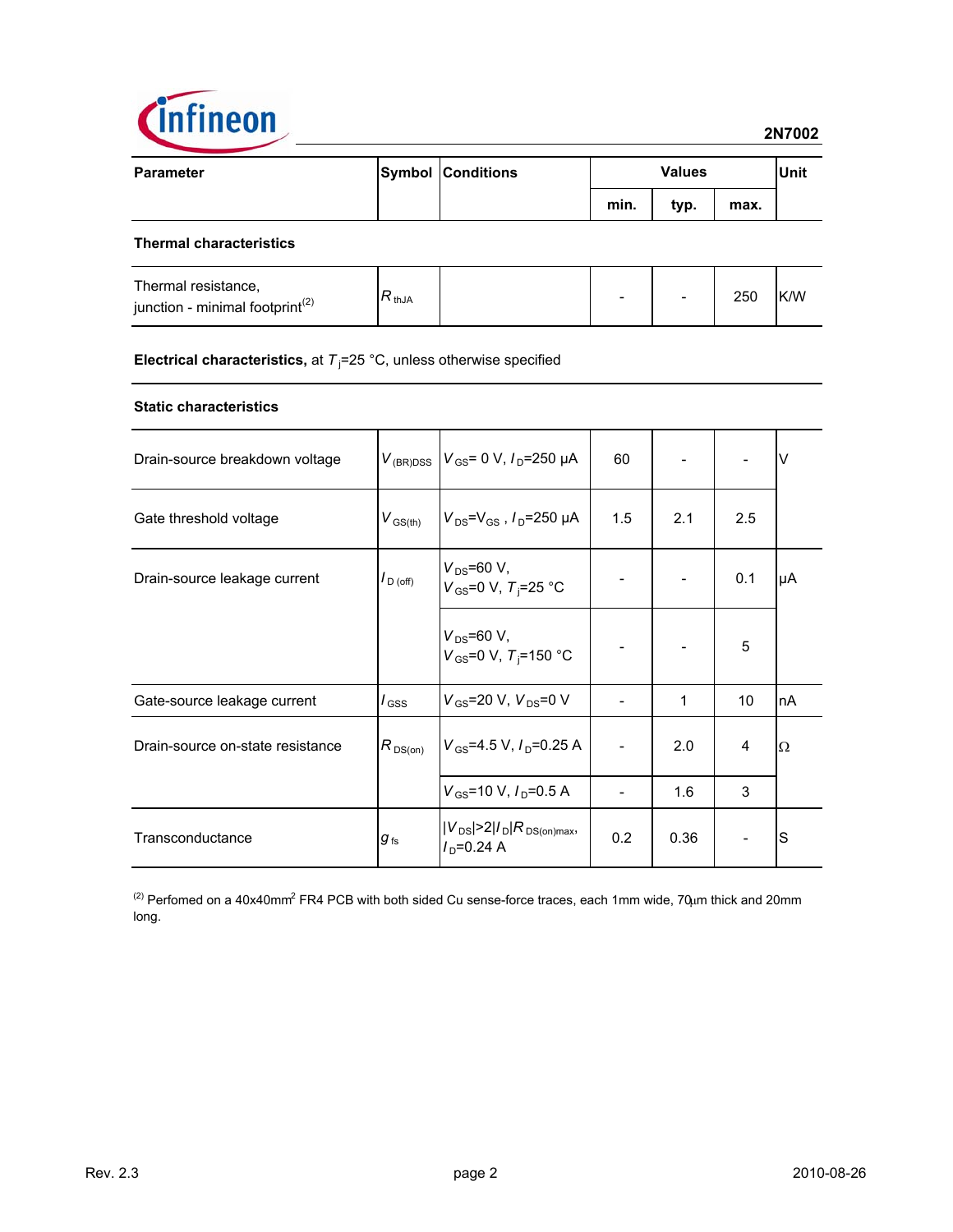

| <b>Parameter</b>               |                                | <b>Symbol Conditions</b>                                                             | <b>Values</b> |      |      | <b>Unit</b> |
|--------------------------------|--------------------------------|--------------------------------------------------------------------------------------|---------------|------|------|-------------|
|                                |                                |                                                                                      | min.          | typ. | max. |             |
| <b>Dynamic characteristics</b> |                                |                                                                                      |               |      |      |             |
| Input capacitance              | $C_{\text{iss}}$               |                                                                                      |               | 13   | 20   | pF          |
| Output capacitance             | $C_{\rm \,oss}$                | $V_{GS}$ =0 V, $V_{DS}$ =25 V,<br>$f = 1$ MHz                                        |               | 4.1  | 6    |             |
| Reverse transfer capacitance   | $C_{\text{rss}}$               |                                                                                      |               | 2.0  | 3    |             |
| Turn-on delay time             | $t_{\sf d(on)}$                | $V_{DD}$ =30 V, $V_{GS}$ =10 V,<br>$I_{\text{D}}$ =0.5 A, R <sub>G</sub> =6 $\Omega$ |               | 3.0  | 4.5  | ns          |
| Rise time                      | $t_{\rm r}$                    |                                                                                      |               | 3.3  | 5    |             |
| Turn-off delay time            | $t_{\mathsf{d}(\mathsf{off})}$ |                                                                                      |               | 5.5  | 9    |             |
| Fall time                      | $t_{\rm f}$                    |                                                                                      |               | 3.1  | 5    |             |
| Gate Charge Characteristics    |                                |                                                                                      |               |      |      |             |
| Gate to source charge          | $Q_{gs}$                       |                                                                                      |               | 0.05 | 0.1  | nC          |
| Gate to drain charge           | $\mathsf{Q}_{\mathsf{gd}}$     | $V_{DD}$ =48 V, $I_D$ =0.5 A,<br>$V_{GS}$ =0 to 10 V                                 |               | 0.2  | 0.4  |             |
| Gate charge total              | Q <sub>g</sub>                 |                                                                                      |               | 0.4  | 0.6  |             |
| Gate plateau voltage           | $V_{\text{plateau}}$           |                                                                                      |               | 4.0  |      | ٧           |

### **Reverse Diode**

| Diode continous forward current | $\frac{1}{\text{s}}$       | $T_A = 25$ °C                                |      | 0.3 | IΑ  |
|---------------------------------|----------------------------|----------------------------------------------|------|-----|-----|
| Diode pulse current             | $\prime$ S.pulse           |                                              |      | 1.2 |     |
| Diode forward voltage           | $V_{SD}$                   | $V_{GS}$ =0 V, $I_F$ =0.5 A,<br>$T_i$ =25 °C | 0.96 | 1.2 |     |
| Reverse recovery time           | $t_{\rm rr}$               | $V_R$ =30 V, $I_F$ =0.5 A,                   | 8.5  | 13  | Ins |
| Reverse recovery charge         | $\mathsf{Q}_{\,\text{rr}}$ | $di$ <sub>F</sub> /dt=100 A/us               | 2.4  |     | InC |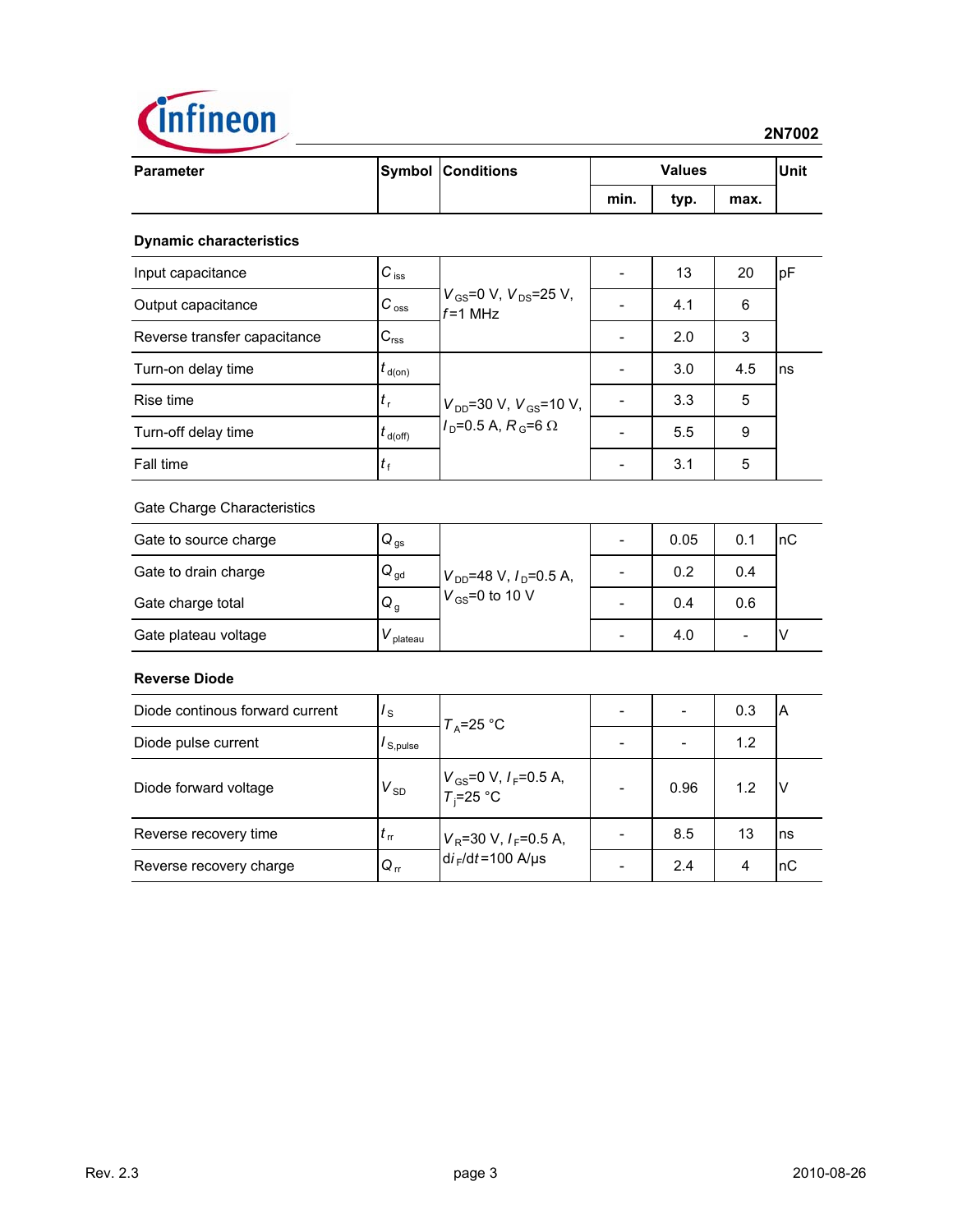

 $P_{\text{tot}}=f(T_A); V_{\text{GS}}\geq 10 \text{ V}$ 





 $I_D = f(V_{DS})$ ;  $T_A = 25$  °C;  $D = 0$  *Z* thJA= $f(t_p)$ 



# **3 Safe operating area 4 Max. transient thermal impedance**

parameter:  $t_p$  parameter:  $D = t_p/T$ 

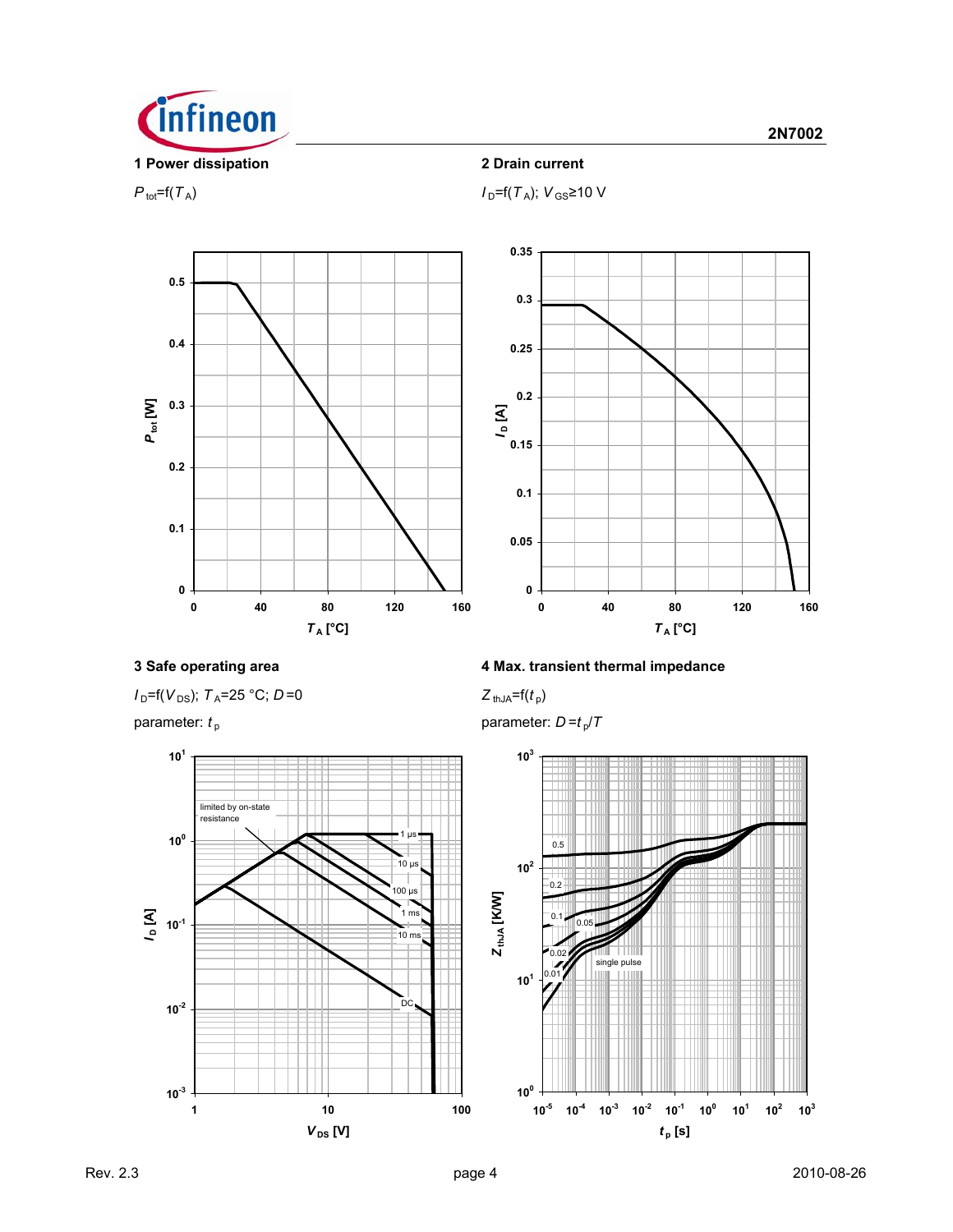

 $I_{D}$ =f( $V_{DS}$ );  $T_{j}$ =25 °C

parameter:  $V_{\text{GS}}$  parameter:  $V_{\text{GS}}$ 



# **5 Typ. output characteristics 6 Typ. drain-source on resistance**

 $R_{DS(on)} = f(I_D); T_j = 25 °C$ 



 $I_D$ =f( $V_{GS}$ );  $|V_{DS}|$ >2| $I_D$ | $R_{DS(on)max}$ 



 $g_{fs}$ =f( $I_D$ ); T<sub>i</sub>=25 °C



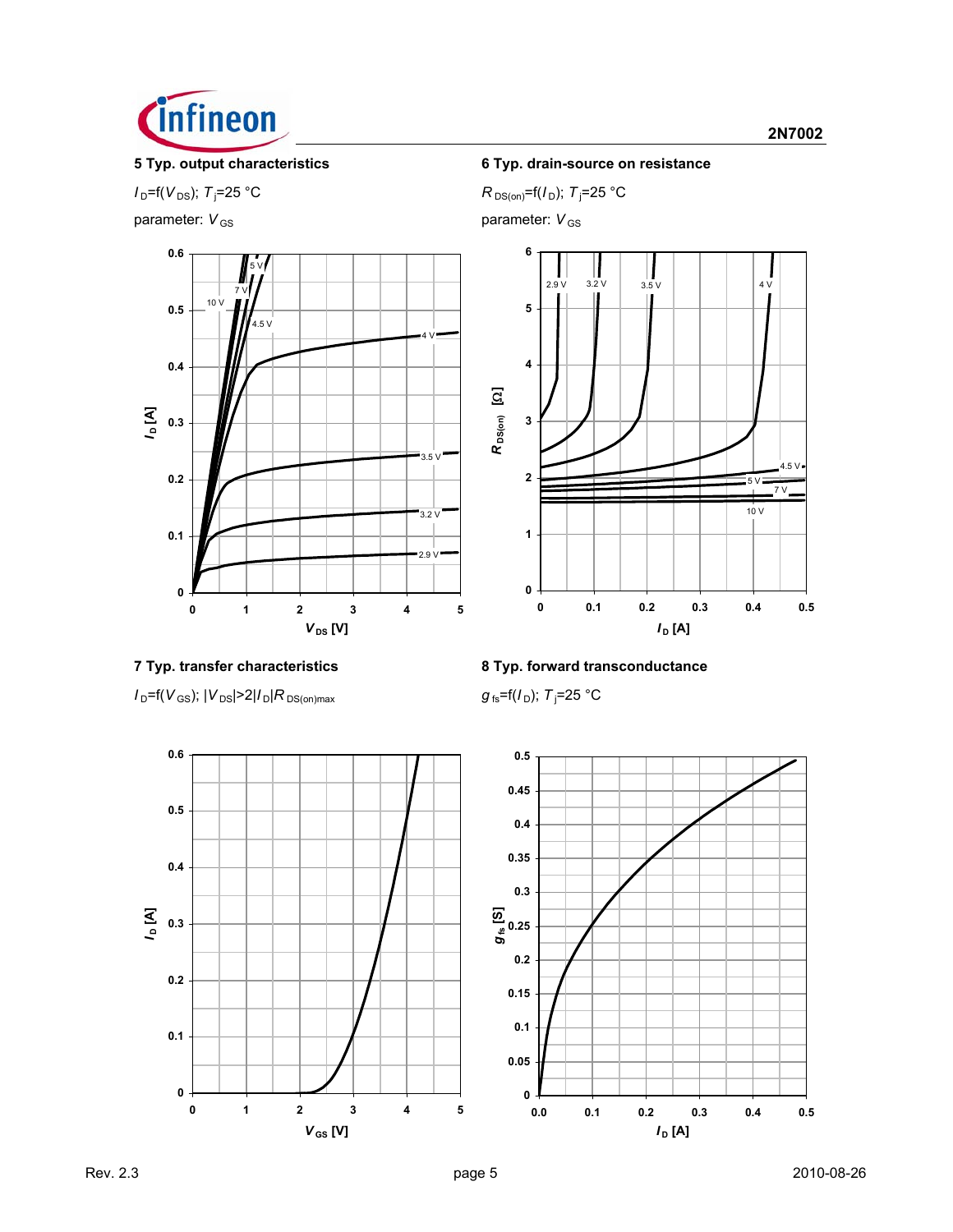

### **9 Drain-source on-state resistance 10 Typ. gate threshold voltage**

 $R_{DS(on)}$ =f(*T*<sub>j</sub>); *I*<sub>D</sub>=0.3 A; *V*<sub>GS</sub>=10 V *V*<sub>GS(th)</sub>=f(*T*<sub>j</sub>



 $V_{\text{GS(th)}}$ =f(T<sub>j</sub>);  $V_{\text{DS}}$ = $V_{\text{GS}}$ ;  $I_{\text{D}}$ =250 µA

parameter:  $I_D$ 









# **11 Typ. capacitances 12 Forward characteristics of reverse diode**

=25°C *I* F=f(*V* SD)

parameter: *T* <sup>j</sup>

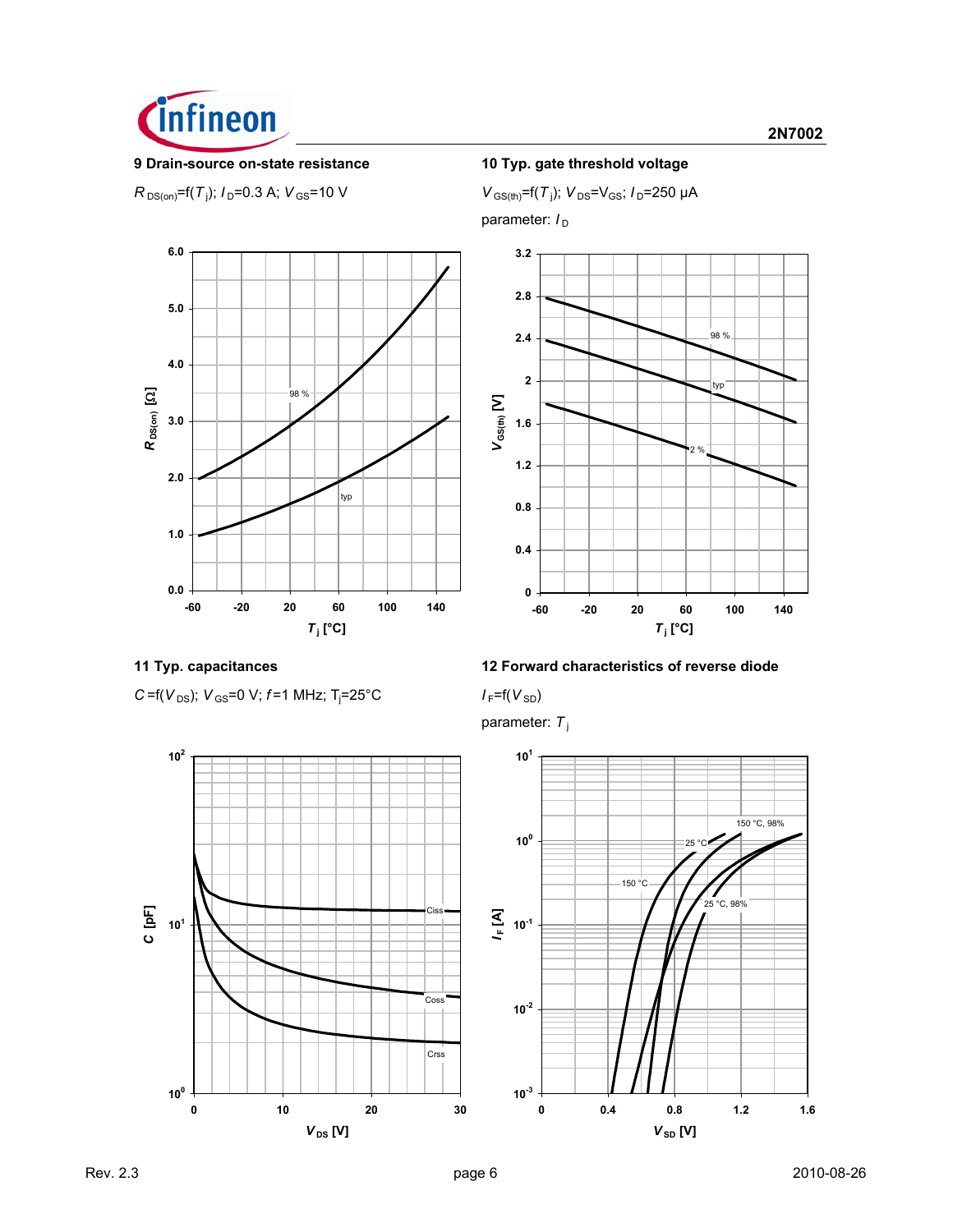

# **13 Avalanche characteristics 14 Typ. gate charge**

parameter:  $T_{j(stat)}$  parameter:  $V_{DD}$ 



 $V_{\text{GS}} = f(t_{AV})$ ;  $R_{\text{GS}} = 25 \Omega$  *V*  $_{\text{GS}} = f(Q_{\text{gate}})$ ;  $I_{\text{D}} = 0.5$  A pulsed



### **15 Drain-source breakdown voltage**

*V*<sub>BR(DSS)</sub>=f(*T*<sub>j</sub>); *I*<sub>D</sub>=250 µA

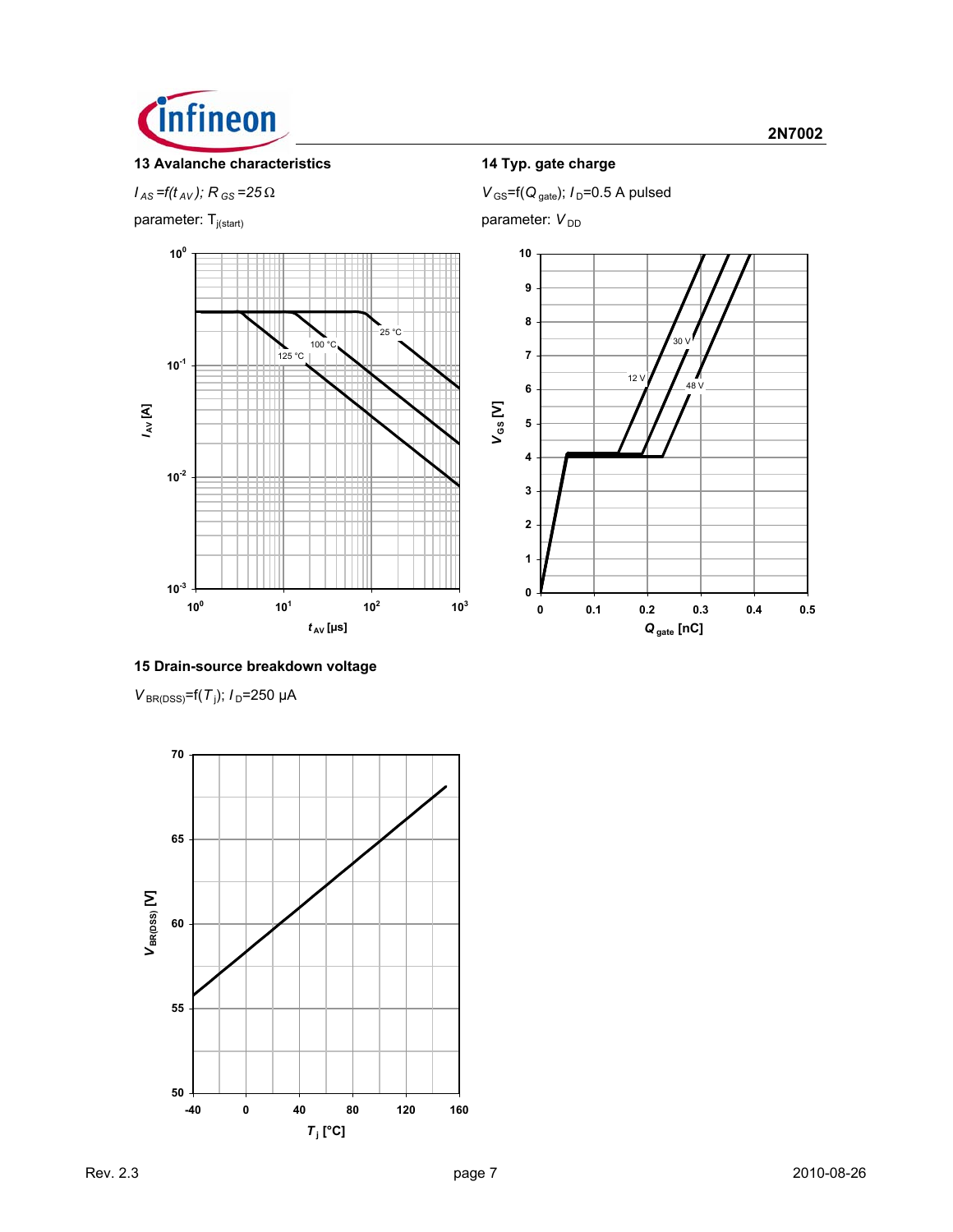









### Dimensions in mm